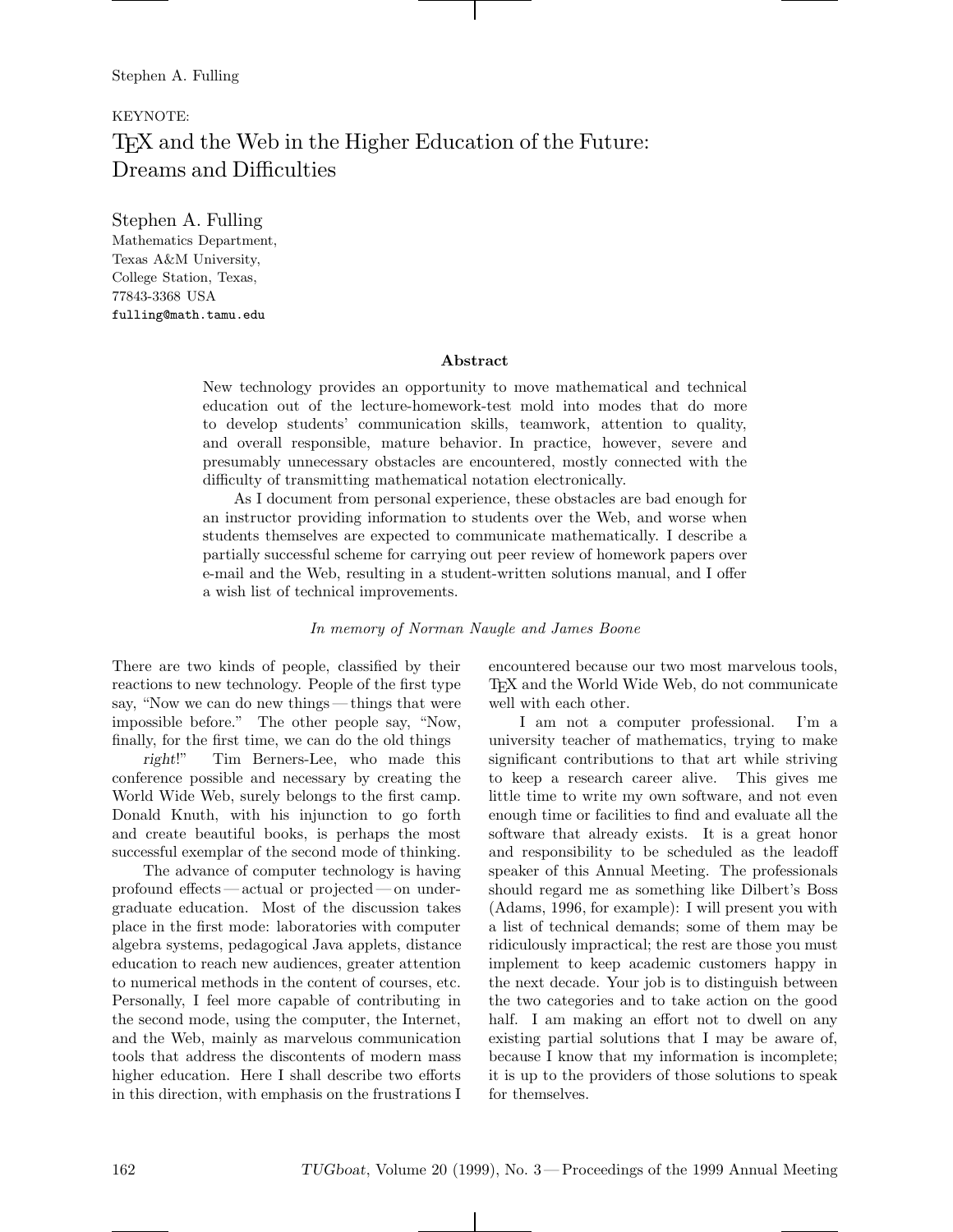## **What I want for myself yesterday (or at least tomorrow)**

Let's start with the obstacles facing an instructor who wishes to make text material with significant mathematical content available to students over the Web.

For two academic years (from 1996 to 1998) I was one of two calculus teachers in an experimental freshman engineering program integrating calculus, physics, English, chemistry, and two introductory engineering courses into a unified curriculum. (This is a product of the Foundation Coalition, a consortium of universities and colleges supported by the National Science Foundation.) To meet the demands of a complete physics sequence in the freshman year, it was necessary to revise the traditional calculus syllabus by moving large quantities of multivariable material from the third semester into the first two. No textbook on the market does that! Therefore, I wrote some textbook fragments covering vectors, multiple integrals, Taylor series, and a few other topics, at the level and from the point of view needed. (See the URLs listed at the end of this article.)

As a long-time user of T<sub>E</sub>X, my first inclination was to write everything in T<sub>EX</sub> and post the resulting Masterpieces of the Publishing Art onto the Web. But that smelled too much of using the computer monitor as a bulky imitation of a printed page. In particular, hypertext features would not be available. Also, the screens would not have the look and feel to which my Generation X audience is accustomed— possibly a serious tactical error in winning their confidence and engaging their enthusiasm. I went to the opposite extreme: I wrote the documents in HTML, in the hypertext and bulleted-list style. Whenever possible, the mathematical expressions were written in HTML. Whenever I just couldn't stomach the results, or a passage was particularly heavy in formulas, I wrote a patch of TEX and linked the .dvi file to the higher-level HTML page. (Since not every browser the students were likely to use was configured to handle .dvi files, PDF versions had to be supplied as well.) The results still have a somewhat amateurish appearance because the TEX (and the graphics) are not properly integrated into the HTML pages. (With considerably more work and self-education I could have done better, but I did not have the time or the expertise.)

But the world shouldn't be like this!

1. Non-negotiable demand: It must be possible to place all standard mathematical symbols on an HTML page, including the Greek letters, integral signs, square roots, built-up fractions, etc., with confidence that they will be displayed properly by every standard browser. ("Standard" may need to be redefined but the new standard must be implemented!)

2. The screen appearance of the mathematical expressions must be of "typeset quality". NOTE: this does not necessarily mandate Computer Modern fonts. Indeed, one of the obstacles to widespread acceptance of TEX on the Web is that the CM fonts were designed for highresolution devices, and the more slanted ones, especially, are barely readable on screen except at very large magnifications. Some compromise in the design of the math fonts may be necessary and acceptable.

I think that anyone who has tried to type mathematics in HTML, even when all the necessary characters and features (such as superscripts and subscripts) are available— or who has looked at the syntax of MathML — will agree with the following requirement:

3. It must be possible for the author to create mathematical expressions by typing raw mathmode TEX code into the HTML (or XML) file (inside some SGML-type wrapper, of course).

You'll note that what I'm calling for here is "encapsulated TEX" (Murphy, 1991). Indeed, for many purposes I am perfectly happy with the *text* of an HTML document as browsers display it on the screen and PostScript printers print it out. It is the mathematical expressions that are unacceptable at present. Moreover, the new MathML language in its raw form is not writable or readable by human beings — it would be like writing a text document directly in PostScript. A human-oriented language is needed for input to MathML. But we have such a language— it is TEX! The problem is to get the rest of the world to recognize it as the preexisting standard that it is.

This leads back to a question that I'm sure many of you wanted to ask earlier: Why don't I use a program like latex2html? In part, that is a personal prejudice; my natural language is plain, with an accumulation of personal macros, and I would need to translate my files into LAT<sub>EX</sub> to use such programs. But I refuse to make that effort because, in any event, I can't accept the results as a permanent solution:

4. The mathematical expressions must resize properly when the user changes the font size in the browser.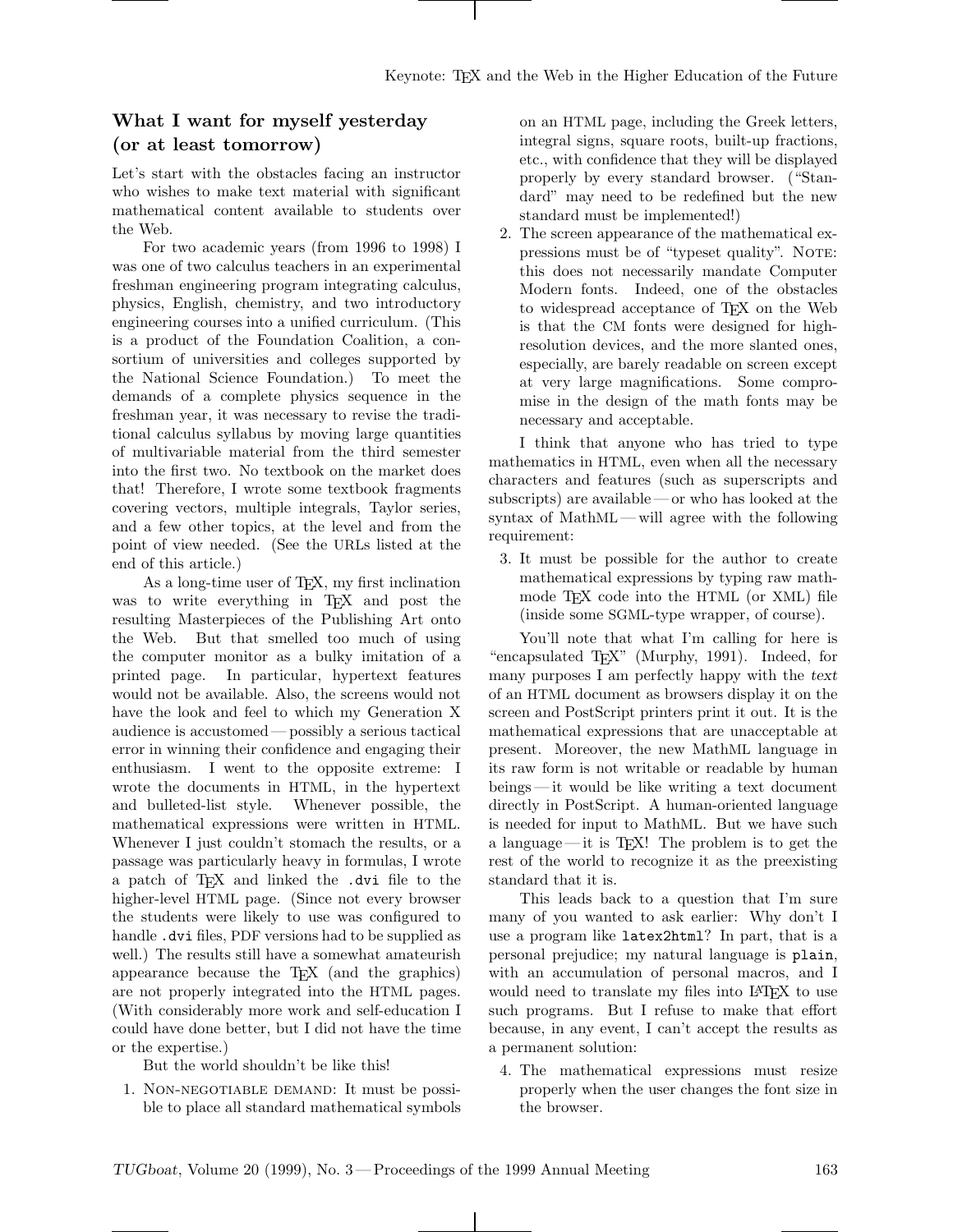- 5. The mathematics must reside in the HTML file, not in dozens of auxiliary files.
- 6. The system must not rely on an engine located on a remote third-party machine. (This seems to rule out MINSE, for example.)

So, that is what I want for myself. And I want it yesterday— because the curriculum pilot project is now over. As usually happens, something much less ambitious was mainstreamed by my institution; the course materials produced for the experimental classes remain on the hard disk, as a monument to ... something.

## **What I want for my students today (or at least next year)**

I frequently teach courses for engineering and science majors in their last two undergraduate years, covering topics in mathematics such as linear algebra and Fourier series. I have concluded that, even at this advanced level, our standard teaching practices do very little to develop habits of mature, independent, professional behavior. This is not the place for a harangue on pedagogical philosophy. (See references under "Homework review" below.) Suffice it to say that we stand at a crossroads: *Educators can use computers to restore literacy, or to drive the last nails into its coffin. Freedom from paper* is not the same thing as *the death of the alphabet.*

One of my attempts to address this situation is a drastic change in the handling of homework assignments. Instead of requiring every student to turn in every exercise on the list, I assign each student only one or two problems per week. But these problems must be taken seriously: The instruction is to produce *a carefully written, complete, formal solution, comparable to a worked-out example in a textbook*. The class, collectively, solves most of the problems, thereby producing a "solutions manual". This is a class project, their legacy to the students of future semesters. All the papers turned in on one exercise are given to a team of two or three students for peer review. Subject to quality control by the paid grader and myself, they write a brief critique of each paper and choose the best one for "publication". The criteria for evaluating papers include presentation as well as correct content; in descending order of importance, they are:

- **–** mathematical correctness
- **–** completeness
- **–** organization
- **–** pedagogical effectiveness
- **–** sentence structure and punctuation
- **–** brevity and style
- **–** grammar and spelling
- **–** neatness

After several years of working purely with paper, this system moved to e-mail in 1996. I expected that keeping the reviewers' reports electronic would cause a huge increase in efficiency, and for me it did; however, I soon faced a revolt from the students, who said they were spending too much time on keyboard busywork instead of learning math, and from the grader, who found the chaotic e-mail files harder to work with than paper. Then a miracle happened: a student in the class, Justin M. Sadowski, showed up in my office with a C++ program to automate the mailing of reports. This program operates on the departmental UNIX systems where our students have accounts. A menu guides the student reviewer to type in the account names of the student authors, and the program spawns sessions of the pico editor to write the reviews and a summary report to the instructor into template files. At the end it mails the messages to the authors, grader, and me.

Students are strongly urged to make their homework solutions visible on the Web as well as on paper. The long-range goal is an on-line solutions manual, recreated each semester by a new class. But since these are courses in mathematics, not computer usage, the system must run on the students' preexisting computer skills, which vary widely. At present I estimate that about:

- **–** 50% of the papers are still hand-written
- **–** 20% come from a word processor but are not Web-displayed
- **–** 20% appear on-line, either in ASCII text or in HTML, the latter usually converted either from Microsoft Word, or from *Maple* (which all our students learn as freshmen)
- **–** 10% are written in TEX

These divisions are moving up (in the higher-tech direction) every year.

Why don't more students use T<sub>E</sub>X? Well, one of my students wrote:

I spend enough time trying to get my programs to compile. I don't want to have to debug my [homework] papers!!

They are not necessarily encouraged by their senior mentors, either. Although TEX has become the indispensable standard in academic mathematics and physics, the situation is different in engineering, where most of my students come from. Two years ago in a discussion at a conference on engineering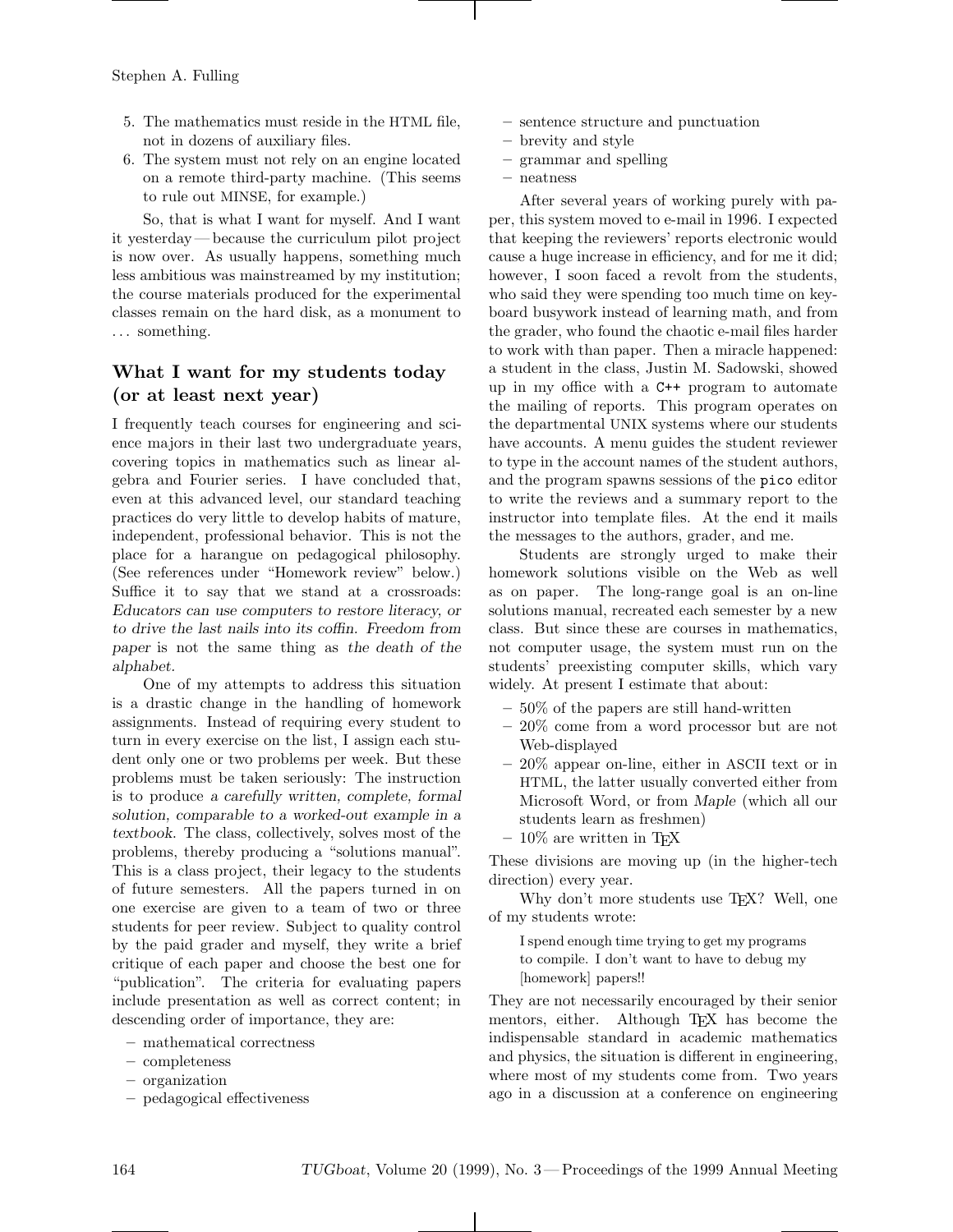education I suggested that we encourage the use of TEX, and the reaction of an engineering professor was, "Surely you're not still using that old thing!" He couldn't believe that mathematicians hadn't all switched to Microsoft Word. The fact that most Web users still can't even read T<sub>EX</sub> output is another indication that we have a problem:

7. A plug-in or helper application to display .dvi files should be standard with every Web browser.

A look at the mathematical documents created by my students and, even more, a look at the reports they have written on their peers' work, shows that serious problems remain. The students face the same obstacles listed earlier in putting mathematical expressions on the Web or into their printed papers, compounded by their inexperience. So, let us extend the list of demands:

8. It must be possible for *students* to produce decent mathematical documents, both in print and on the Web.

Universal participation requires that:

- 9. The system must be platform-independent. (At the very least, it must exist in both UNIX and Windows versions, which communicate flawlessly with each other.)
- 10. The cost to students (in required software purchases) must be minimal.
- 11. The time spent in learning software syntax must be minimized.

These last two problems will be alleviated if the students use the software throughout their undergraduate careers, not just in one course taught by an eccentric professor. Unfortunately, "it is a characteristic of those in the [college teaching] professions to resist change unless it is change that they tried to start."<sup>1</sup>

How can we minimize software learning time? Does it mean giving up T<sub>E</sub>X? On the contrary, I return to the notion of encapsulated T<sub>EX</sub>. I believe that most of TEX's reputation for being hard to learn and to use is related to high-level document formatting. Most people first try out T<sub>EX</sub> on a small document, such as a job résumé or a letter, that would be trivial to type as a pure ASCII file where the typist has direct control over the placement of every character: the beginner soon discovers that

heroic measures are necessary to override T<sub>EX</sub>'s default behavior of reformatting paragraphs and discarding all the redundant white space. But all that is really necessary for most purposes is the math mode of T<sub>F</sub>X.

12. We must create an environment that makes it worthwhile for every student to learn basic TEX math mode syntax. (Learning to create complete TEX documents, however, may be left as the student's option.) Instructional material for T<sub>EX</sub> beginners should be reorganized to reflect this priority.

TEX math syntax is a very efficient and logical way of typing in mathematical expressions, far superior to raw SGML-type languages. Hunt-and-peck menu systems are arguably easier to learn, but in the long run excruciatingly slow to use. The T<sub>E</sub>X community simply hasn't succeeded in getting this message out to the rest of the world.

In those fields where TEX has become the standard method of producing serious documents, its basic math syntax ("pidgin-TEX") has also become a rough-and-ready way of incorporating math into e-mail and other informal pure-ASCII communications. This is another major reason why all students should learn this part of T<sub>EX</sub>. My student reviewers are supposed to provide constructive criticism of their peers' papers and to describe in their top-level reports the most serious and systematic mathematical errors they observed. Very often, what they write is something like "You made a mistake in part (c)," leaving the author and me wondering what the mistake is. A big part of the problem is the difficulty of discussing mathematics with any specificity in an ASCII text message. More generally,

13. All students (from the freshman year on) must be enabled to discuss mathematics easily with their teachers and with fellow students, in email, list servers, chat rooms, etc. Pidgin-T<sub>E</sub>X should be promoted as a medium for this.

Of course, a more sophisticated system that made it possible for the students to annotate one another's documents with electronic sticky-notes would be even better.

### **Conclusions**

From my standpoint as a university teacher, the overwhelming issue right now is how to present decently typeset mathematics on the Web. Presumably, in the near future this means: (1) tools for turning TEX input into MathML output, and (2)

<sup>&</sup>lt;sup>1</sup> The original quotation (Childs, et al., 1995, p. 303) refers to the *programming* professions, but one of the authors has assured me that the theorem has broader validity.